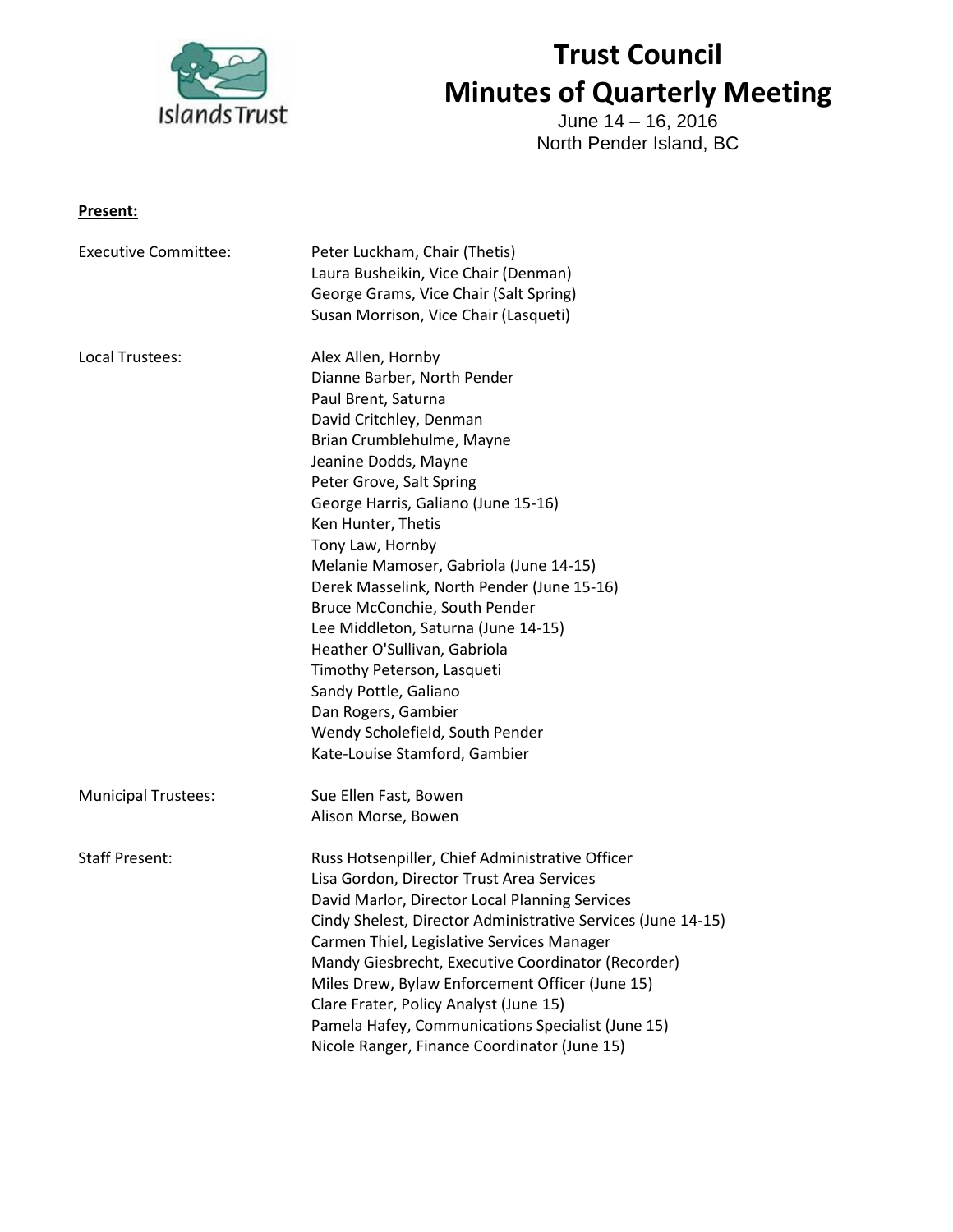#### **Tuesday, June 14, 2016**

#### **1. CALL TO ORDER**

The meeting was called to order at 1:30 p.m. 24 Trustees were present; Trustees Harris and Masselink were absent. Chair Luckham acknowledged that the meeting was being held in traditional territory of the Coast Salish First Nations people. Local Area Trustees welcomed the group to the Pender Islands.

#### **2. APPROVAL OF AGENDA**

Chair Luckham called for new business items to be added to the agenda. Trustee Law requested to add item 9.3 Resolution to Oppose the Trans-Pacific Partnership Trade Agreement. Trustee Law noted that the Federal government deadline for written submissions on this issue is June 30.

**By General Consent,** Trust Council approved the new business item and adopted the agenda of the June 14-16, 2016 Trust Council meeting, as amended.

#### **3. GENERAL BUSINESS ARISING**

#### **3.1 Resolutions Without Meeting: TC-RWM-2016-001**

Provided for information.

#### **3.2 March 22-24, 2016 Trust Council Draft Minutes**

The following amendments were requested to the minutes:

- Correct the spelling of Trustee Critchley's name on page 8;
- Include an additional bullet in the discussion of electronic meeting options on page 10 to read "electronic meetings should include benefit for public and increased accessibility to Trust Council"; and
- BC Ferries update on page 13 to be noted as being provided by Trustees rather than specifically by Trustee Morse.

#### **TC-2016-037**

#### **MOVED by Trustee Rogers, SECONDED by Trustee Critchley,**

That the Islands Trust Council approve the minutes of the March 22-24, 2016 Trust Council meeting held on Hornby Island, as amended.

#### **CARRIED**

#### **3.3. Trust Council Follow Up Action List**

Trustee Rogers sought clarification on the processes around First Nations related budget matters; Director Marlor advised this would be taken on by the Senior Intergovernmental Policy Advisor once the position has been filled.

Trustee Morse queried whether the Minister has approved the 2016/17 Financial Plan Bylaw; CAO Hotsenpiller advised that approval confirmation has not yet been received.

**By General Consent,** the Follow Up Action List was received for information.

#### **3.4 Trustee Round Table**

Trustees participated in a round table session to discuss common issues, concerns and successes.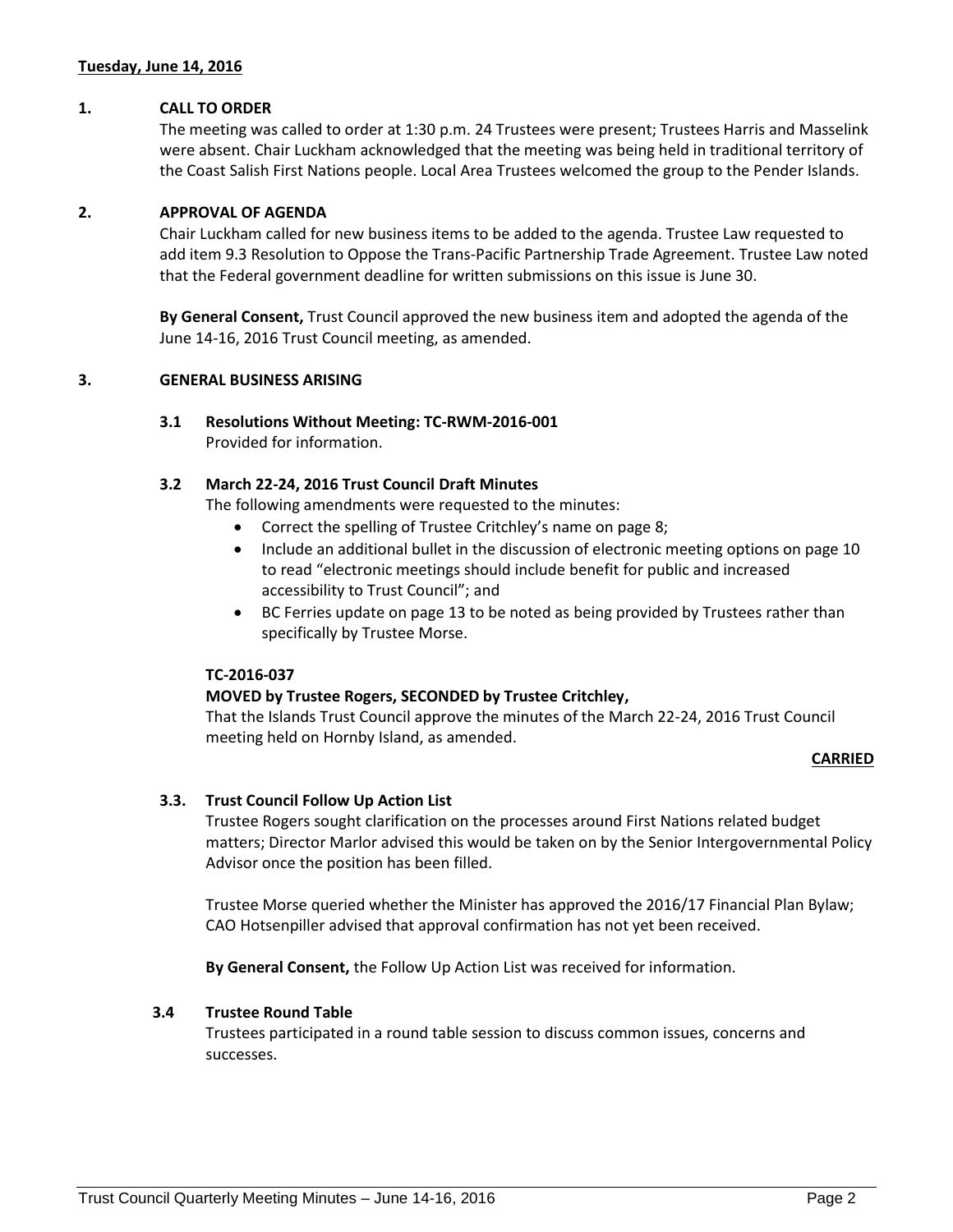## **3.5 Debriefing from June 13 Housing Forum**

Trustees provided general commentary as follows:

- Excellent content but breakout sessions could use some more work;
- Appreciated the education around available resources through Canada Mortgage and Housing Corporation;
- Further research needs to occur in respect of housing agreements;
- Excellent networking opportunity;
- Before new homes are built, we should maximize density of current homes;
- Remove obstacles to affordable housing such as making STVRs available year-round;
- Consider opportunities for green housing and innovative ownership options;
- Important to understand specifics relevant to Islands Trust's circumstances;
- Important to find a way to measure the impacts of increased density; and
- Thanks to staff for organizing, this model is recommended as a guide for future collaborative events.

The meeting recessed at 2:52 p.m. and resumed at 3:10 p.m.

## **4. EXECUTIVE**

## **4.1 Chief Administrative Officer's Quarterly Report**

CAO Russ Hotsenpiller discussed the highlights of his report, including:

- A new, linear Trust Council agenda format;
- Plans for a web-based Trust Council package delivery format for future meetings;
- Update on the Victoria office space leases which have now been harmonized;
- Outreach activities since the March Trust Council meeting;
- Capital Regional District's initiatives to advance First Nations governance at the regional level; and
- Update on the Senior Intergovernmental Policy Advisor hiring process.

#### **4.1.1 Transition Plan Update**

CAO Hotsenpiller provided an un update on the Transition Plan document, noting:

- Urban Systems has been retained to update the data contained in the impact study with current budget numbers for use in the Plan;
- Attended Bowen Island to review process documents for a better understanding of past incorporation experience; and
- An overview on the anticipated financial implications of an affirmative incorporation vote on Salt Spring Island.

Trustees posed questions in relation to the following:

- How will any potential shortfall be managed?
- Is SSIWPA included in the numbers despite their special tax requisition?
- Why the new numbers are substantially lower than the previously proposed deficit?
- Will the communication strategy focus on benefits other than economic benefits?
- What issues exist which require legal review at this juncture?
- Will information be posted on the website to assist Trustees in answering incorporation questions from constituents?
- Transfer of bylaws does not seem to be addressed in the current documentation, will this be added?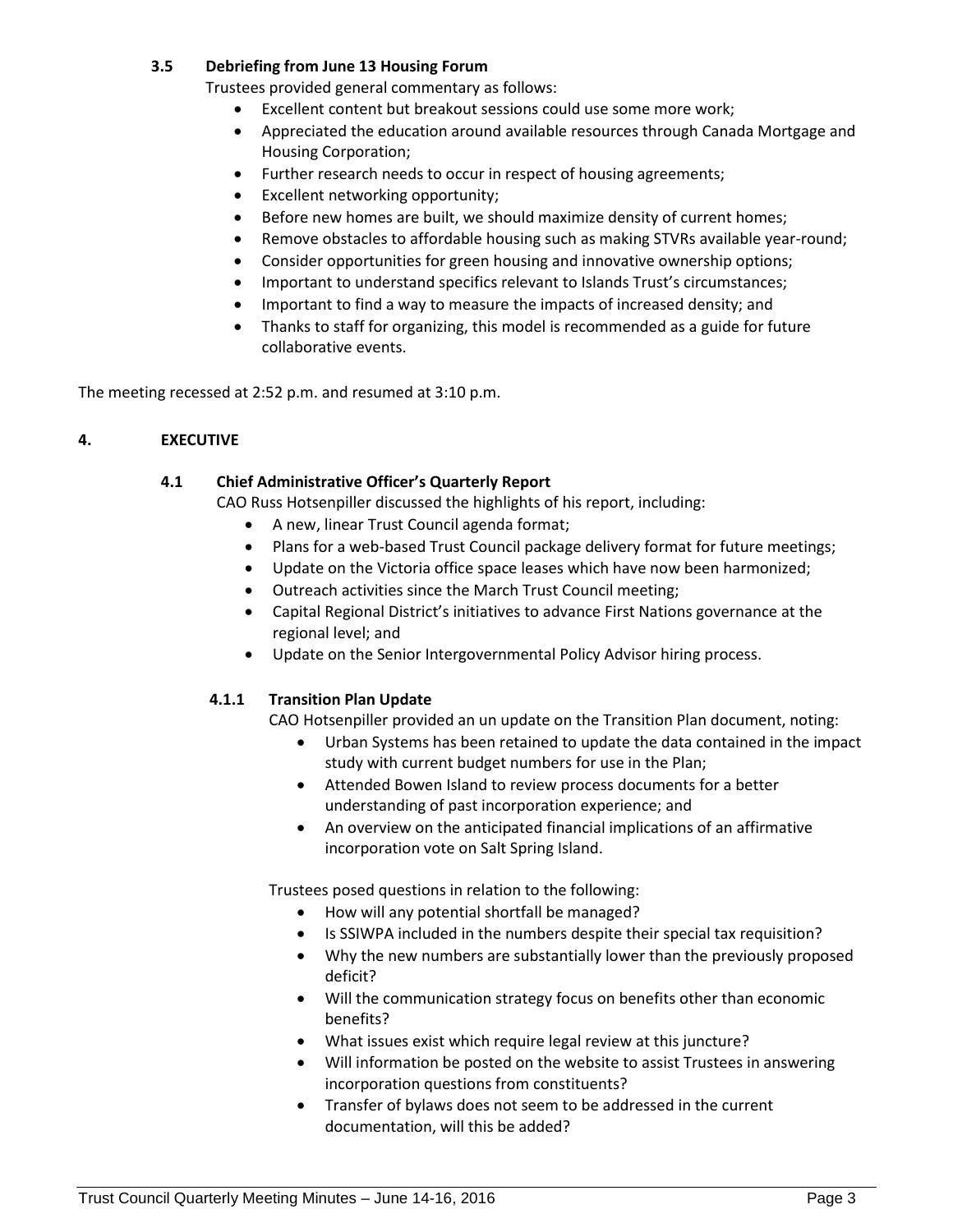CAO Hotsenpiller provided clarification as follows:

- It is unclear at this time what will be the recommended course of action to address any budgetary shortfall resulting from incorporation;
- General administration costs have been restructured in a manner more reflective of actual resource allocations, resulting in a reduction of the anticipated shortfall;
- A communication strategy is being developed to answer many of the questions arising from staff, Trustees and constituents and will be posted on the website once complete;
- Legal review will not be fulsome at this stage, simply need to understand what legal steps and costs would be associated to the transition phase; and
- Transfer of bylaws will be included in the final document.

## **4.2 Executive Committee Work Program**

The top three priorities in the work program were:

- 1. Governance, Policy, Strategic Planning, Trust Council;
- 2. Communications, Advocacy, Policy Statements, Interagency and Public Relations; and
- 3. Organizational Improvements

## **TC-2016-038**

## **MOVED by Trustee Morrison, SECONDED by Trustee Stamford,**

That the Islands Trust Council approve the top priorities of the Executive Committee Work Program Report.

#### **CARRIED**

## **4.3 Continuous Learning Plan**

Trust Council reviewed the Continuous Learning Plan and suggested the following additions:

- Heritage Conservation Act session;
- BC Ombudsperson session;
- Training webinar for using OneNote; and
- Making Meetings Work best practice guidelines for electronic meeting participation.

**By General Consent,** the Continuous Learning Plan was received for information.

## **4.4 Strategic Plan Update**

CAO Hotsenpiller provided an overview of the report noting that staff are considering how to synthesize the plan to enhance its usability. CAO Hotsenpiller answered Trustee questions related to content.

**By General Consent,** the Strategic Plan Update was received for information.

## **4.5 RFD: Draft Amendments to "Islands Trust Council Meeting Procedures Bylaw 2004" re Electronic Meetings**

Legislative Services Manager Carmen Thiel provided a summary of the report. Trustees discussed the following:

- Loss of quorum and duration of loss of quorum;
- Conditions under which Trustees may participate electronically;
- Limited opportunity for any cost savings;
- Limit of one meeting per year doesn't take into account unanticipated illness or mobility issues; and
- Whether Council has the ability to waive these policy requirements in certain circumstances?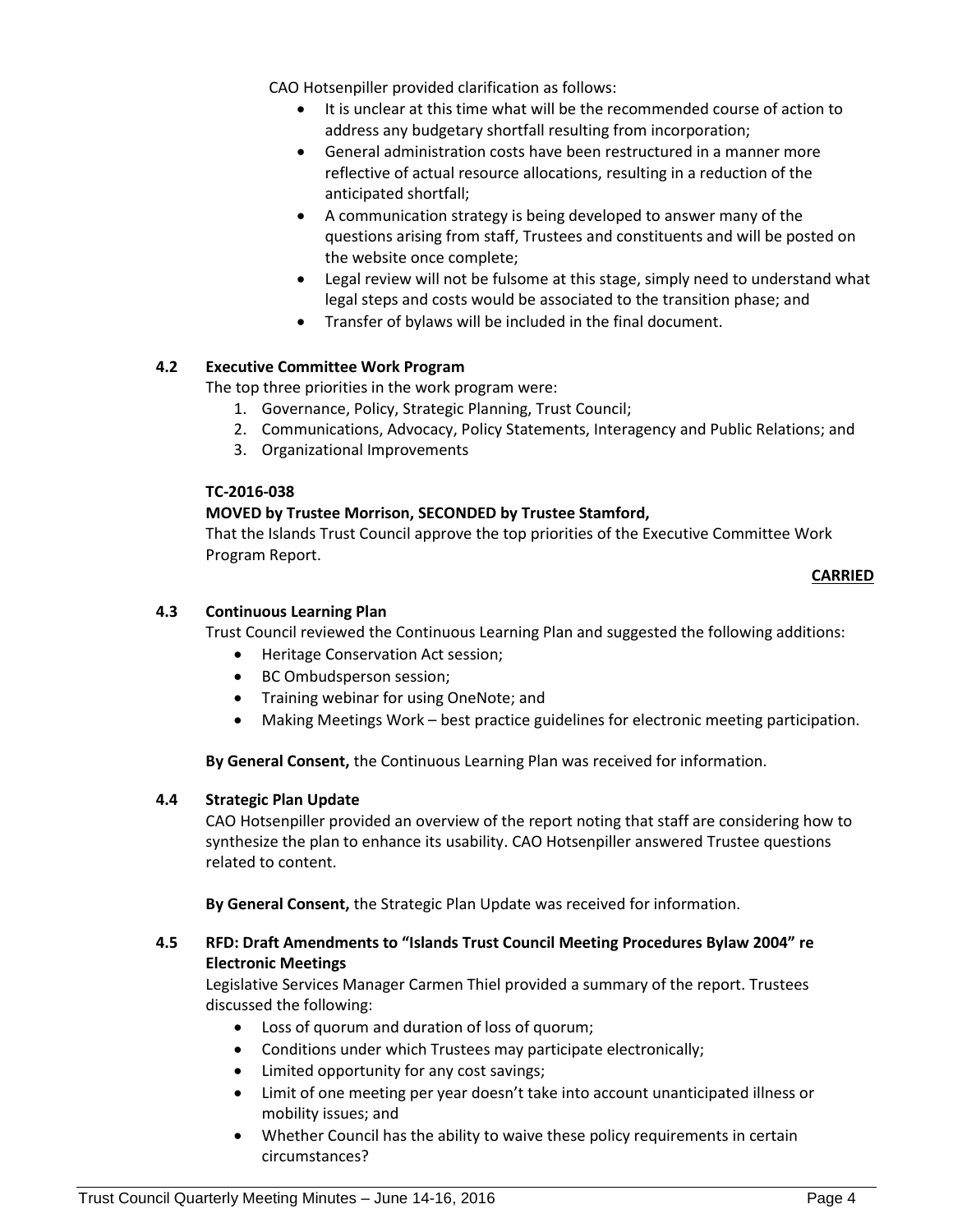## **TC-2016-039**

## **MOVED by Trustee Brent, SECONDED by Trustee Fast,**

That the Islands Trust Council direct staff to prepare a draft bylaw to amend Bylaw No. 101, "Islands Trust Council Meeting Procedures Bylaw, 2004" in order to incorporate requested amendments regarding electronic participation as presented with the following recommendations:

4.4(c) – no more than four Council members may participate electronically at a regular meeting;

4.4(d) - the person presiding at a regular Council meeting must be present at the physical location of the Council meeting;

4.4.(e) - a Council member may not participate electronically in more than one regular Council meeting in any one calendar year;

4.5 - a land line connection not be required for closed Council meetings; and 4.6(c) - 15 minutes be the time established after which a meeting will be adjourned if communication is lost to one or more electronic participants resulting in the loss of quorum.

There was debate on the motion.

Carmen Thiel, Legislative Services Manager, noted that the amended bylaw would come back to Trust Council for readings and any further concerns could be discussed at that time.

The question was then called on the motion.

## **CARRIED**

## **4.6 Governance-Administration Session**

CAO Hotsenpiller hosted a session on Governance Administration. A copy of the presentation is retained with the agenda package. Key points included:

- Role clarity;
- Good decision making;
- Spheres of influence;
- Best practices;
- Delegation of Authority;
- Accountability; and
- Standards of Conduct.

## **5. TRUST AREA SERVICES**

#### **5.1 Director of Trust Area Services Report**

Director Gordon provided an update on the highlights of her report including:

- Policy updates and Committee participation;
- Conference and workshop attendance; and
- All Council meeting packages are now available on the Islands Trust website for reference.

#### **5.2 Trust Programs Committee Work Program Report**

The Committee's top three priorities outlined in the report were:

- 1. Review the Islands Trust Policy Statement;
- 2. Amend Crown Land Cooperation Agreements; and
- 3. Protect Quality and Quantity of Water Resources.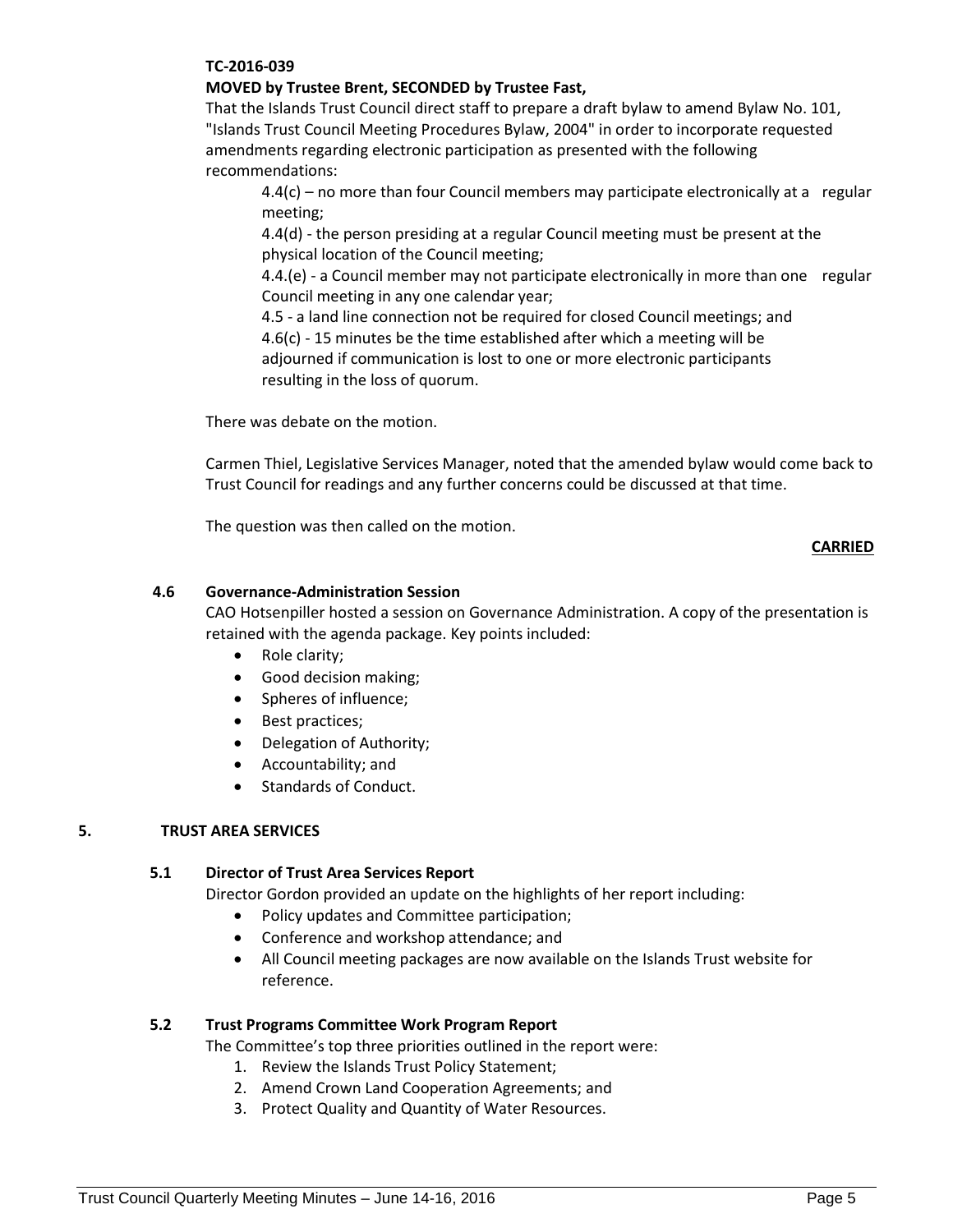Director Gordon advised that a co-op student has now been hired to work on the State of the Islands indicator project and that meetings have and will continue to take place with the Ministry of Forests, Lands and Natural Resources regarding crown land cooperation agreements. Water projects are currently on hold while the first two priorities are addressed.

## **TC-2016-040**

## **MOVED by Trustee Crumblehulme, SECONDED by Trustee O'Sullivan,**

That the Islands Trust Council approve the top priorities of the Trust Programs Committee Work Program Report, as presented.

#### **CARRIED**

## **5.3 Trust Fund Board Quarterly Report**

Trustee Law presented the report, which was provided for information, and gave an overview on the board member recruiting process.

#### **5.4 RFD: NAPTEP Application – Link Island**

Trustee Law and Director Gordon provided a general overview of the NAPTEP process and the details of this specific application noting this will be the largest NAPTEP property in the Islands Trust.

#### **TC-2016-041**

## **MOVED by Trustee Law, SECONDED by Trustee Morrison,**

That the Islands Trust Council request the Secretary issue a Natural Area Protection Tax Exemption Certificate for a portion of the land described as "Section 25, Nanaimo District (Part of DeCourcy Group of Islands)," Parcel Identifier 009-772-138 subject to registration of a conservation covenant and completion of a baseline inventory report consistent with the standards developed for NAPTEP.

#### **CARRIED**

#### **5.5 RFD: 2015-16 Annual Report**

Director Gordon provided an overview on report format and content. It was noted that the report contains small spelling and formatting errors. Director Gordon requested Trustees to provide feedback by email. The report will be released in September.

#### **TC-2016-042**

#### **MOVED by Trustee Busheikin, SECONDED by Trustee Stamford,**

That the Islands Trust Council approve the 2015-2016 Draft Annual Report for submission to the Minister of Community, Sport and Cultural Development.

**CARRIED**

The meeting recessed for the day at 5:12 p.m.

#### **Wednesday, June 15, 2016**

The meeting resumed at 8:30 a.m. 26 Trustees were present.

#### **6. LOCAL PLANNING SERVICES**

## **6.1 Director of Local Planning Services Report**

Director Marlor provided an update on the highlights of his report including:

- First Nations database;
- Senior Intergovernmental Policy Advisor hiring process;
- LPS Professional Development Day on May 19, 2016; and
- Interagency meetings.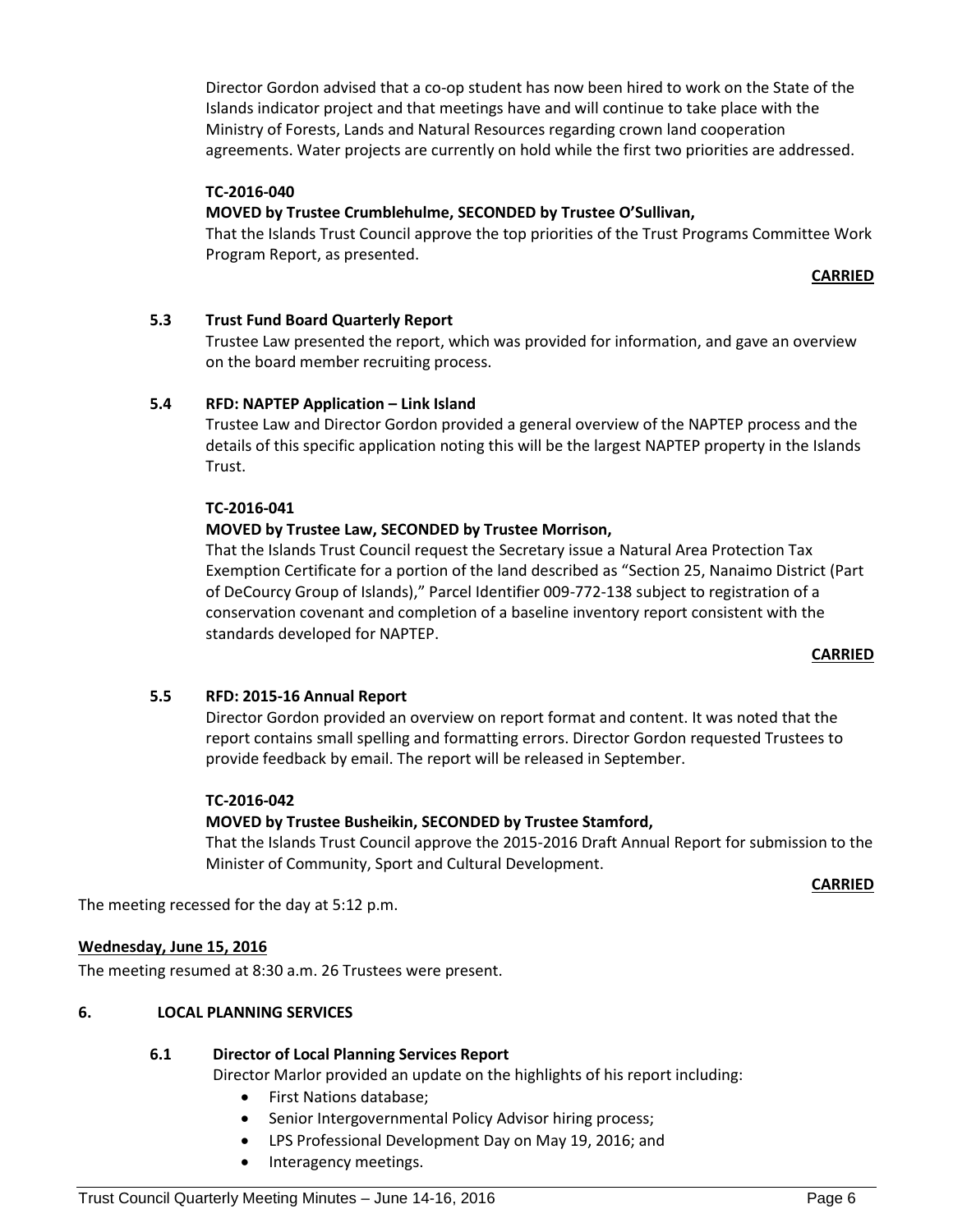## **6.2 Local Planning Committee Work Program Report**

Trustee Brent presented the report adding that current focus will be on shoreline marine planning. Trustee Brent invited Trustees to provide feedback on areas of focus, noting that the Senior Intergovernmental Policy Advisor will join this process once hired. Director Marlor noted that outcomes from the June 13 Housing Forum will also become an area of focus.

## **TC-2016-043**

#### **MOVED by Trustee Brent, SECONDED by Trustee Peterson,**

That the Islands Trust Council approve the top priorities of the Local Planning Committee Work Program Report.

#### **CARRIED**

#### **6.3 Bylaw Enforcement Report**

This item was deferred pending the arrival of Bylaw Enforcement Manager Miles Drew at the meeting.

#### **6.4 RFD: Grants and Donations Policy**

Director Marlor presented the report noting policy updates are necessary as a result of Islands Trust being granted certified donee status. Trustee Morse requested clarification on the wording used in the notification letter from Canada Revenue Agency.

#### **TC-2016-044**

## **MOVED by Trustee Morse, SECONDED by Trustee Crumblehulme,**

That the Islands Trust Council approve the draft updated policy "6.5.iv Grants and Donations Administration" subject to clarification of wording regarding Canada Revenue Agency and the definition of donations.

#### **CARRIED**

#### **7. ORGANIZATIONAL / FINANCE**

#### **7.1 Director of Administrative Services Report**

Director Shelest provided an overview of the highlights of her report including:

- Carbon inventory and climate action report;
- Hiring processes;
- Audit process; and
- Excluded staff salaries review.

#### **7.2 Financial Planning Committee Work Program Report**

Trustee Grove introduced the work program report. The Committee's top three priorities outlined in the report were:

- 1. First draft of the 2017/18 budget;
- 2. Completion of the 2015/16 year-end audit; and
- 3. Review of Purchasing Procedure Policy 6.5.iii.

#### **TC-2016-045**

#### **MOVED by Trustee Grove, SECONDED by Trustee Harris,**

That the Islands Trust Council adopt the top priorities of the Financial Planning Committee Work Program Report.

**CARRIED**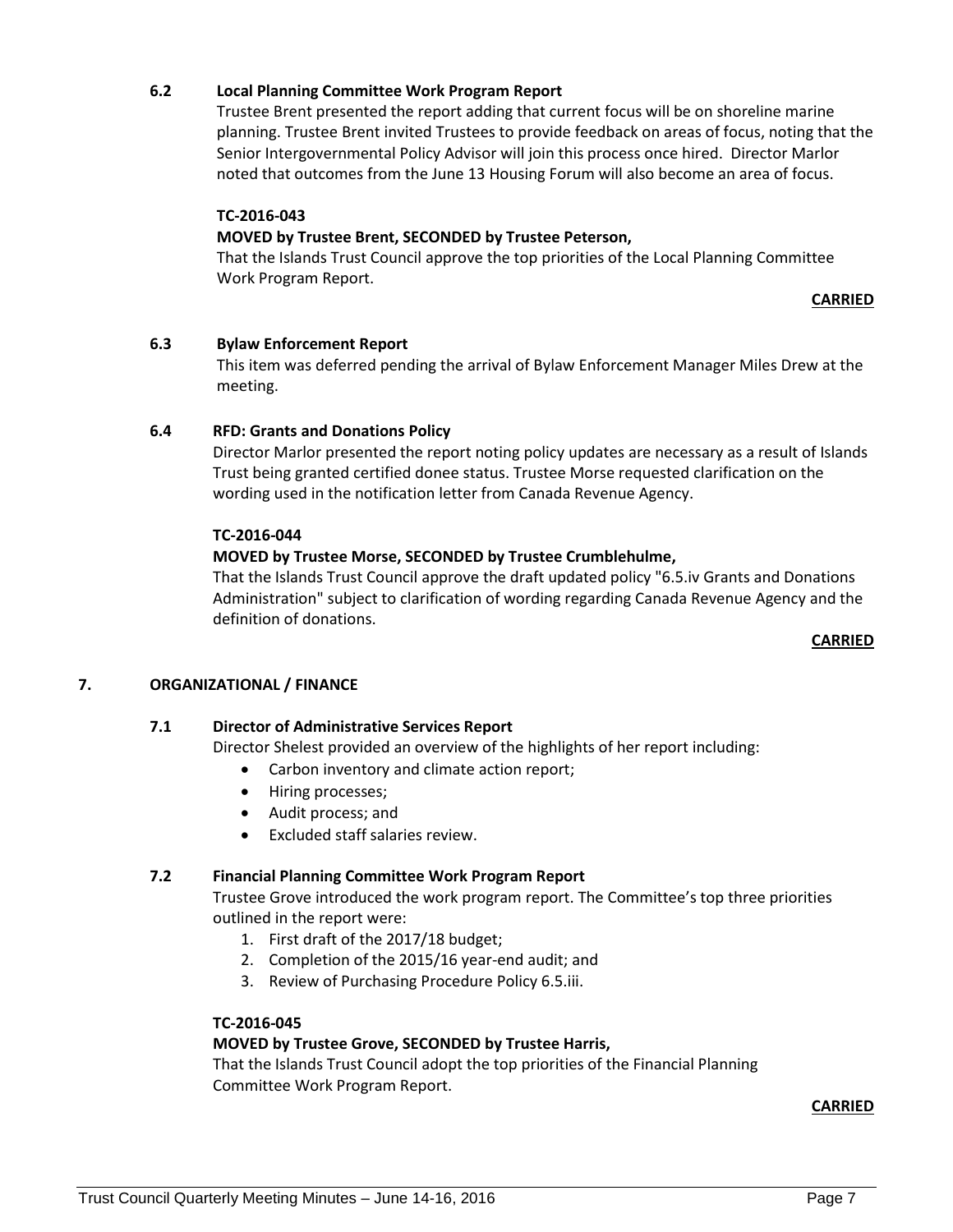## **7.3 2015-16 Fiscal Year Financial Analysis**

Trustee Grove introduced the 2015-16 Fiscal Year Financial Analysis. Director Shelest provided background on variances noting the biggest contributor to variances is unspent salaries. Director Shelest also clarified the provincial funding model around grant revenues.

**By General Consent,** the 2015-16 Fiscal Year Financial Analysis was received for information.

#### **7.4 RFD: Audited Financial Statements**

Trustee Grove provided an overview on the audit process and thanked staff for their work in this area. Director Shelest presented the Audited Financial Statements.

#### **TC-2016-046**

## **MOVED by Trustee Grove, SECONDED by Trustee Morse,**

That the Trust Council approve the audited financial statements of the Islands Trust including the Statement of Financial Position, the Statement of Operations, the Statement of Changes in Net Financial Assets and the Statement of Cash Flows, for the year ended March 31, 2016.

**CARRIED**

## **7.5 2015-16 Allocated Financial Statements**

Trustee Grove provided an overview on the process and thanked staff for their work in this area. Director Shelest noted that Bowen Island does not appear on this report because their contributions are determined using a municipal calculation.

**By General Consent,** the 2015-16 Allocated Financial Statements were received for information.

The order of business on the agenda was varied to address sections 11.1.1, 11.1.2 and 11.1.3 ahead of item 8.

#### **11. SUMMARY / UPDATES**

## **11.1 Trustee Updates**

#### **11.1.1 BC Ferries**

Trustees provided updates on BC Ferries issues as follows:

- Minister Stone cancelled the last meeting of the regional chairs committee and a new date has not yet been established;
- BC Ferries has reinstated the Sunday afternoon Langdale sailing after determining that its initial cancellation resulted in 100% of subsequent Sunday sailings running late;
- Weekend afternoon sailings will be reinstated to Gabriola Island during the summer peak season on a 2-year pilot basis;
- BC Ferry Corporation is considering a request from the Gabriola Ferry Advisory Committee to implement a pilot project for discounted evening rates but no commitment has been made yet;
- Minimum load on the Experience Card can be difficult for fixed-income families and the Gabriola Ferry Advisory Committee has requested BC Ferry Corporation to consider more flexibility here;
- Software updates seem to have created more flexibility in sales and fares; and
- Pilot project for walk-on reservations to Pender Island will be implemented this summer, fares can be reserved by phone but not online.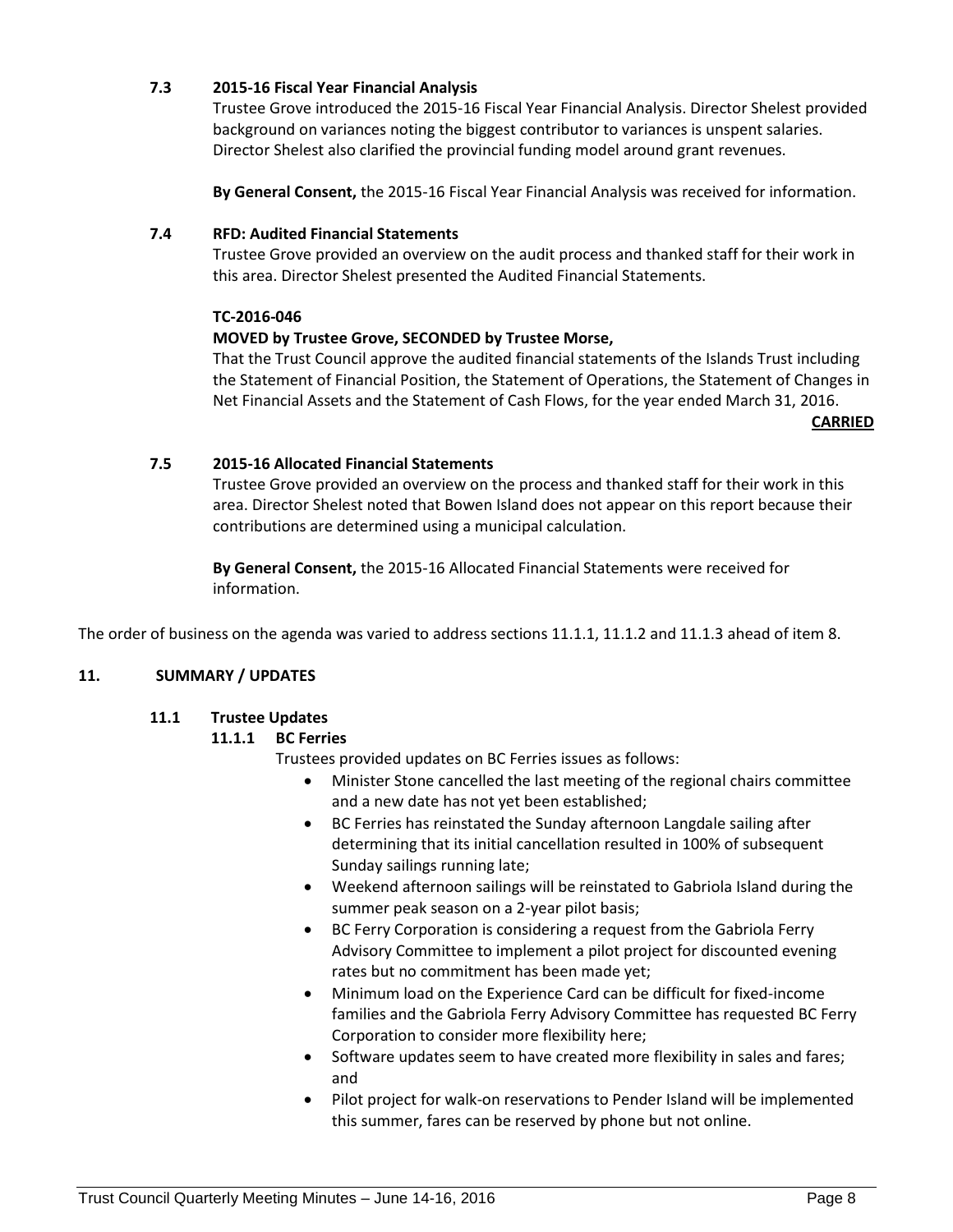## **11.1.2 First Nations**

Trustees provided First Nations updates as follows:

- Tuesday, June 21 is BC Aboriginal Day;
- Recent events promoting collaboration between First Nation bands continues to highlight First Nations' heavy opposition to LNG;
- Forum of Councils at UVIC was held in May, promoting cross cultural education experiences & better understanding of First Nations issues and interests;
- Gambier Trustees are developing a working group to include First Nations collaboration on OCPs with a focus on large crown land area;
- First Nations Chiefs will be consulting on a Saturna Island logging project, stakeholders are hoping many positives will flow from this meaningful engagement;
- Clam garden presentation recently held at Royal Roads University highlighted the importance of this issue to local First Nation bands and how to promote natural systems to nurture foreshores in a positive way.

## **11.1.3 Gulf Islands National Park Reserve Advisory Committee**

Trustee Masselink advised the Committee will be meeting soon to discuss concerns around economic development operations and review the Committee's mandate and responsibilities under the negotiated Parks Agreement. The Committee hopes to meet on a regular basis to share responsibilities and outcomes to reengage the public in this park reserve. Interests include national marine protected areas and collaborating with the 21 First Nations groups that have overlapping claims in the land.

Trustee Middleton noted that many islands have suffered from the abandonment of oversight in recent years. He encouraged Trustee Masselink to embrace the opportunity to participate on the Parks Advisory Board adding that Trustee Masselink's responsibility is not to Trust Council, but to oversight of the committee and its mandate.

The order of business on the agenda resumed at item 8.

## **8. COLLABORATION / ENGAGEMENT**

#### **8.1 Invited Speakers**

## **8.1.1 Session: Marine Shipping Safety Panel**

Misty MacDuffee, Raincoast Conservation Foundation, made a presentation titled *Value of Salish Sea's Biodiversity and Concerns with Increasing Vessel Traffic*, which included information on the following:

- Diverse geography, habitats and species;
- Importance of habitats and processes in the Salish Sea;
- Aquatic habitat contribution to eco-system benefits and services;
- Pressure on Salish Sea habitats due to number of residents in the region;
- Proposed increases in Canadian Salish Sea shipping and associated implications;
- Impacts to Orca populations, which are not recovering despite being a protected species, due to acoustic disturbances and impacts to food supply; and
- Cumulative effects of proposed shipping expansions and the need to fully understand the implications.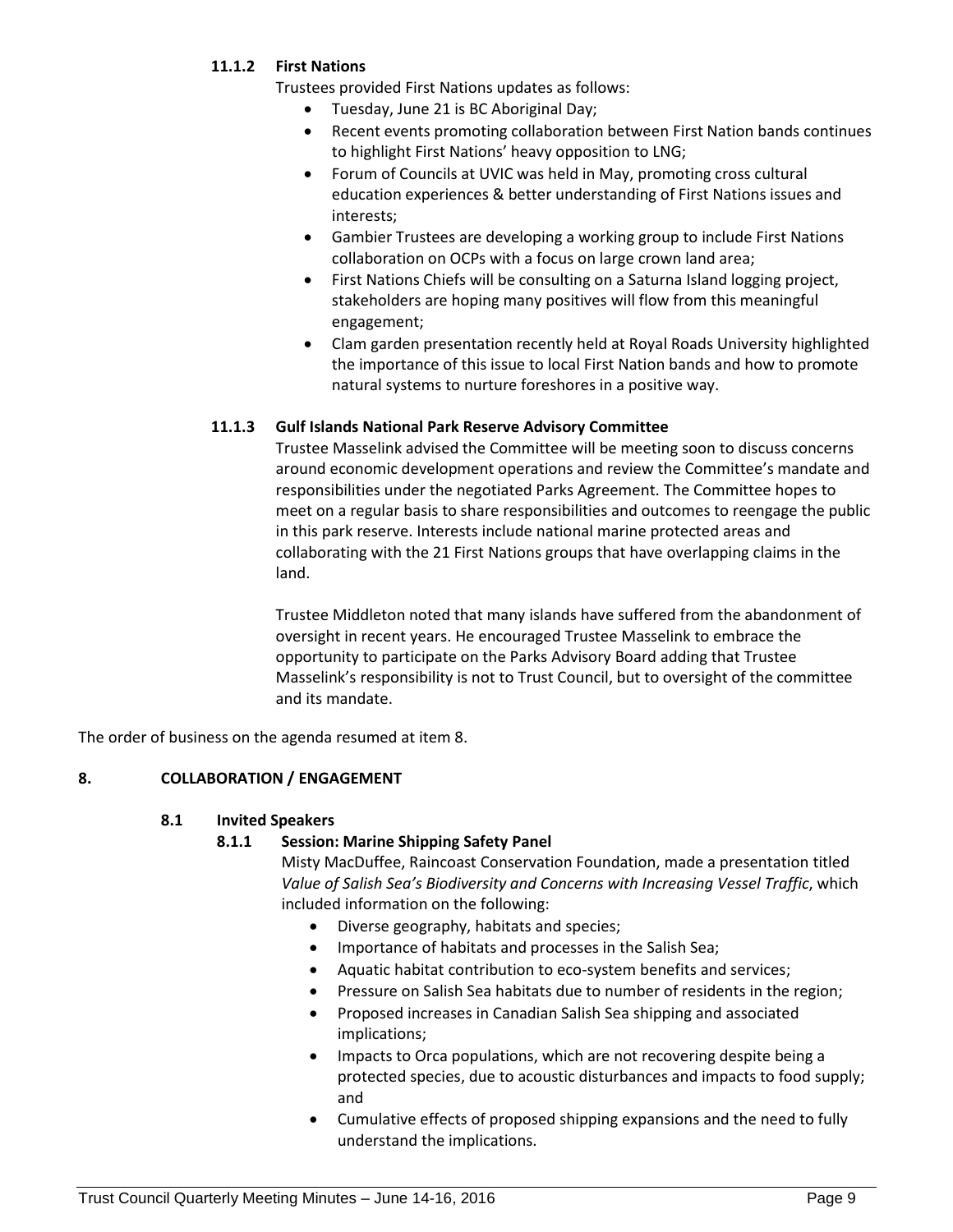Chris Wellstood, Director of Marine Operations & Security and Harbour Master, Port Metro Vancouver, made a presentation titled *Vancouver Fraser Port Authority Shipping Trends* which included information on:

- Canada Marine Act Purpose and Mandate;
- Mission and vision of the Port Metro Vancouver organization;
- Trade through the Asia-Pacific gateway;
- Organizational business sectors;
- Deep sea shipping developments;
- Shipping trends 1996-2016;
- Island anchorage trends 2009-2015;
- Shipping projections 2016-2026; and
- Balance between thriving communities, healthy environment and economic prosperity.

Robert Dick, Regional Director General, Pacific Region, Transport Canada, spoke about regulations and operating within a marine environment, specifically noting:

- Transport Canada does not operate in isolation and can only operate effectively if procedures are agreed to internationally;
- Canada is signatory to more than 50 conventions on shipping-related matters;
- Regulations are enforced under the Canada Shipping Act, 2001;
- MARPOL (Marine Pollutions Regulation) sets limits on ships' emissions (pollutants and waste);
- Standards of training certification for crews and enforcement of those regulations;
- Oversight through Memoranda of Understanding to share risk information about any vessels of concerns;
- Vessel pilot qualifications; and
- Common law right of anchorages anchorages can only be prohibited for safety reasons and by federal legislation.

Captain Edward Dahlgren, Director of Operations and Harbour Master, Nanaimo Port Authority, spoke about the port authority's current initiatives including:

- Plans to collaborate with other stakeholders and the public;
- Overview of Nanaimo Port Authority's role and mandate;
- Highlights of environmental efforts in the region including restoration to Nanaimo river and installation of the port walkway to manage public access to the water & reduce industrial pollution;
- Balancing shipping demands with ecological concerns;
- Finding innovative ways to support the interests of the Islands Trust;
- Changes that have been made to date to address some of the environmental concerns;
- Federal ports do not receive funding from anywhere but the ships using the ports and public permission is required for port licensing; and
- The port authority's commitment to building a better marine environment through communication, education and collaboration.

Robert Lewis-Manning, President, Chamber of Shipping of British Columbia, spoke on the following:

 Community concerns have been expressed around pollution, spill response, anchorages, cumulative environment, governance, process, consultation, growth, industrial development;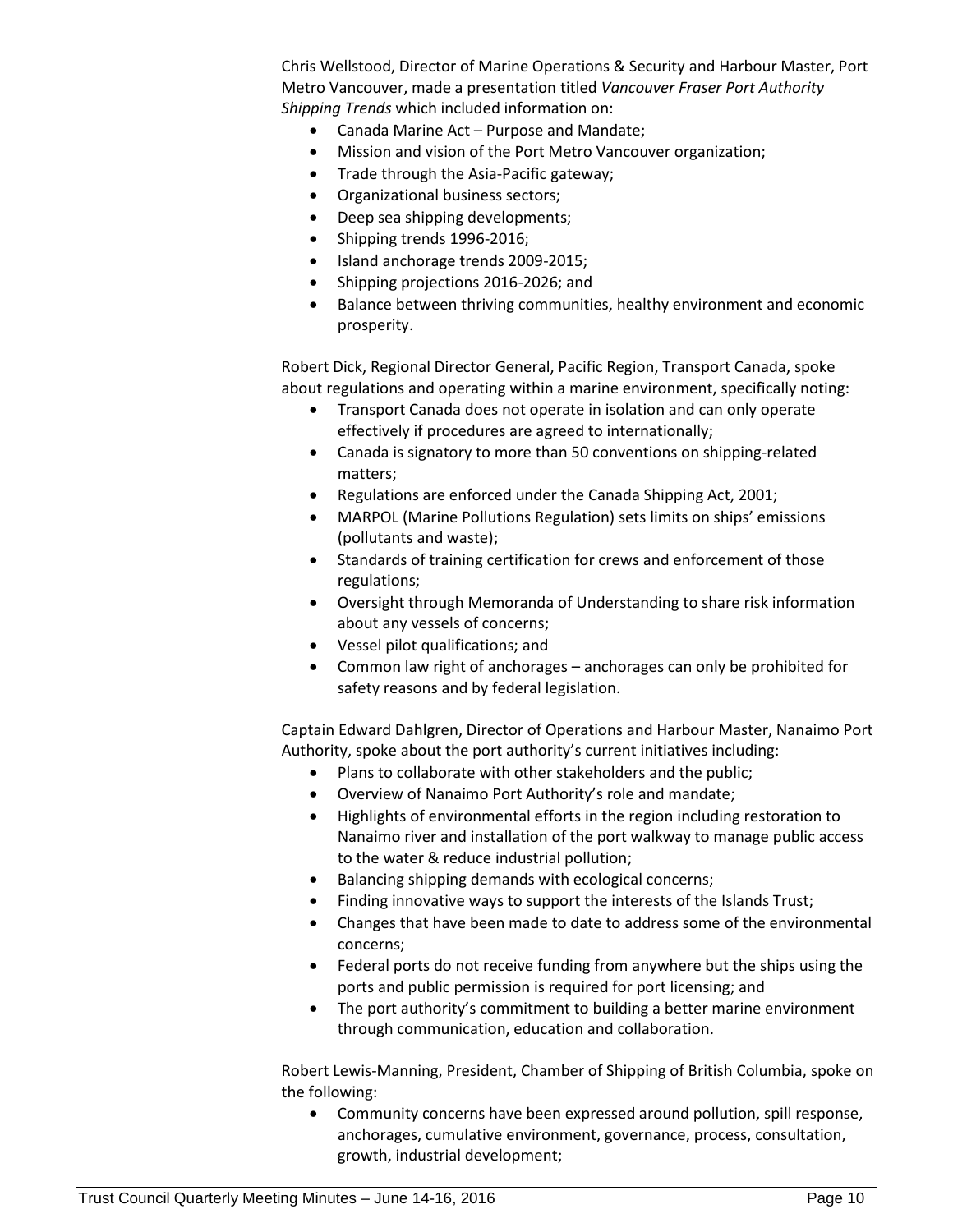- The shipping industry consists of a mixture of international trade and North American trade;
- Engagement is a concern for communities and First Nations groups alike;
- The number of stakeholders and competing interests can be a barrier to finding effectives solutions;
- Changing governments, political philosophies and government mandates present additional challenges;
- The industry is currently slow which provides a good opportunity to fix what isn't working. The Federal government is in the data collection phase of their mandate and recommendations are expected to come forward in the fall;
- There is some expectation that Minister Leblanc intends to open the Oceans Act for amendments.

The meeting recessed 10:27 a.m. and resumed at 10:42 a.m.

Trustees addressed questions and comments to panel members on the following:

- Concerns that shipping issues are profit-driven.
- A 9-1-1 type callout system should be considered for rapid spill response.
- What processes could be taken to create a more comprehensive report on planning for vessel traffic in the area?
- Processes for assessing cumulative effects do navigation rights outweigh the rights of residents?
- Need for local bases to address spills quickly due to rapid tide changes in the area.
- Closure of the Comox Coast Guard station is a concern for people in that area.
- Can the offloading of gypsum be relocated from Plumper Sound to a non-nuisance area?
- Are the SIGTTO (Society of International Gas Tanker and Terminal Operators) international standards included in Canada's legal framework?
- What is the ultimate authority for LNG ships if there is a spill in transit?
- What legal authority establishes new anchorages and can letters patent be amended to include sensitive areas?
- What work is being done to investigate the cumulative effects of regional growth?
- The Spill Mitigation Working Group seems to be industry focussed would there be support for Islands Trust being a part of this table?
- Is there funding opportunity for island residents to become trained in spill response techniques?
- Would the port authority or chamber of shipping engage as leaders in driving for particularly sensitive sea area designation in the Islands Trust area?
- Who is ensuring balance between environmental and economic issues?
- Is there any potential for "slow steaming" to be considered as an alternative to anchorages?

Panel members provided the following responses:

- Canadian Coast Guard is the most frequently used method of spill reporting and generally the fastest responder;
- Comox Coast Guard Station was a housing station for radios only, its closure does not have any impact on response for the area;
- Gypsum is not classified as a marine pollutant but if there are identified safety concerns steps could be taken to address this;
- Port Authorities have adopted some of the SIGTO rules into their jurisdictional procedures for best practices;
- National Energy Board is making adherence to TERMPOL (Technical Review Process of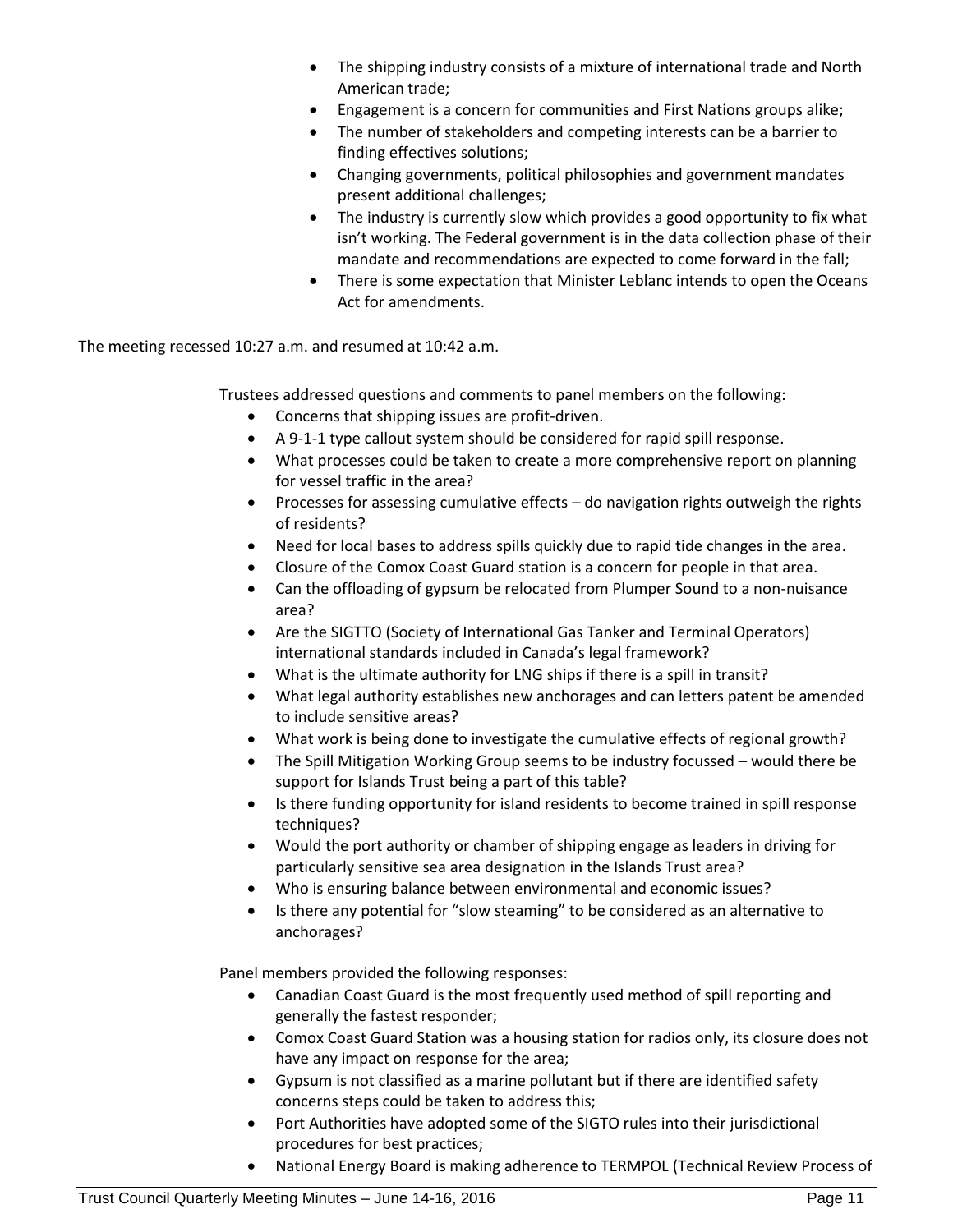Marine Systems and Transhipment) recommendations a requirement of licensing; Pacific Pilotage Authority has also made this a regulatory regime;

- Transport Canada has no authority to establish, create or designate anchorages. The Canada Shipping Act gives the right to anchorages anywhere under common law. Port Authorities have ability to establish anchorages and anchorage fees within their jurisdictions under the Canada Marine Act.
- Transport Canada is currently drafting a report that will address many of the questions being raised.
- Cumulative effects are being reviewed on many international levels to inform better decision making and understanding of impacts. Research shows the greatest noise impact on ocean life is ferries, not shipping. The bulk of Canada's goods are moved by ship and while shipping will grow with the economy, it does not necessarily mean more ships but bigger ships.
- The Spill Mitigation Working Group is not a decision making body, rather a place to ensure an opportunity for engagement and public feedback, open to discussion about how to collaborate with the Islands Trust.
- Chamber of Shipping has a mandate to address the topic of particularly sensitive sea area designation but cannot comment further at this time.
- Funding options are being reviewed in relation to spill response training for residents; no funding currently exists but there is potential.
- What occurs at sea cannot be regulated until a vessel is within a port authority jurisdiction.

The meeting recessed at 12:13 p.m. and resumed at 1:30 p.m.

## **8.2 Community Presentations**

## **8.2.1 Moving Around Pender Alternative Transportation Society**

The Moving Around Pender (MAP) Society made a presentation to Trust Council highlighting the four goals of their mandate:

- 1. To increase pedestrian, cycling and motoring safety on the Penders;
- 2. To decrease greenhouse gas emissions as mandated by the CRD and the Pender Islands' Official Community Plans;
- 3. To provide alternate transportation options to allow seniors and others who can't, or are apprehensive about driving, to stay on the island;
- 4. To provide a healthy alternative means of transportation for all residents and visitors.

The MAP Society also discussed funding sources, their current activities on the islands and requested Trust Council's endorsement of their transportation plan.

## **8.3 Delegations & Town Hall**

## **8.3.1 Gulf Islands Alliance**

Jan Slakov from Gulf Islands Alliance spoke on the Trans Pacific Partnership Trade Agreement and the potential negative implications of this piece of federal legislation. Ms. Slakov circulated a publication from MP Elizabeth May, a copy of which is retained with the agenda package.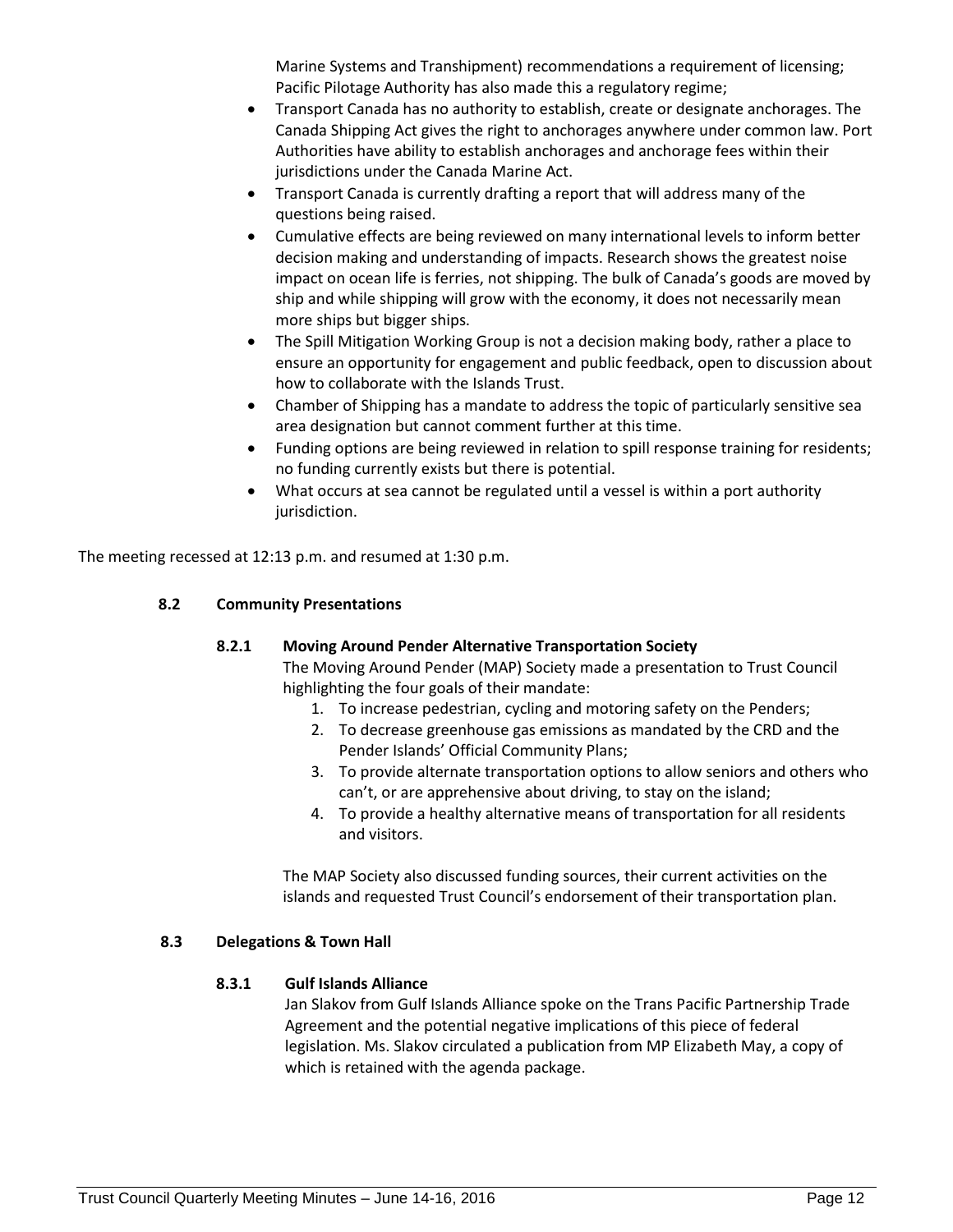## **8.3.2 Gabriolans Against Freighter Anchorages Society**

Mary Colyer from Gabriolans Against Freighter Anchorages Society spoke on the Tetra Tech EBA Environmental Overview Assessment of Proposed Gabriola Island Anchorages. A copy of GAFA's written submission is retained with the agenda package.

## **8.3.3 Town Hall Participant – Ms. Elizabeth White, Salt Spring Island Agriculture Alliance** Ms. White expressed concerns regarding the loss of ALR land on the islands and that Trust Council may be seeking delegation of authority from the Agricultural Land Commission. Ms. White queried why the Islands Trust policy statement is silent on meeting agricultural objects and requested Trust Council to consider a motion to bring relationships with ALC and ALR forward as a future new business item.

**Town Hall Participant – Ms. Anne Macey, Salt Spring Island Natural Growers** Ms. Macey stated that agricultural issues should be a new business item since these can be an economic driver and result in tourism growth. Ms. Macey expressed a desire to see agriculture move higher up in the Islands Trust's priority list in order to ensure lands are protected.

## **Town Hall Participant – Mr. Michael Sketch, North Pender Island**

Mr. Sketch addressed Trust Council on the issue of Agricultural Land Commission, Local Trust Committees, and concerns regarding Island Trust's role in land use decisions and jurisdictions. A copy of Mr. Sketch's written submission is retained with the agenda package.

The order of business on the agenda was varied to address items 9.2 and 9.3 ahead of item 9.1.

## **9. NEW BUSINESS**

## **9.2 RFD: Trust Council Position on Moratorium for New Anchorages**

Trustee O'Sullivan introduced this item noting specifically:

- Transport Canada has the ability to recommend anchorage areas;
- Ports can establish anchorages under the jurisdiction delegated to them by Transport Canada;
- The moratorium is proposed for new anchorages only;
- A better engagement process and strategic plan are key considerations; and
- This area needs to be established as "no-go".

Trustee O'Sullivan requested Trust Council to consider two motions in respect of this issue.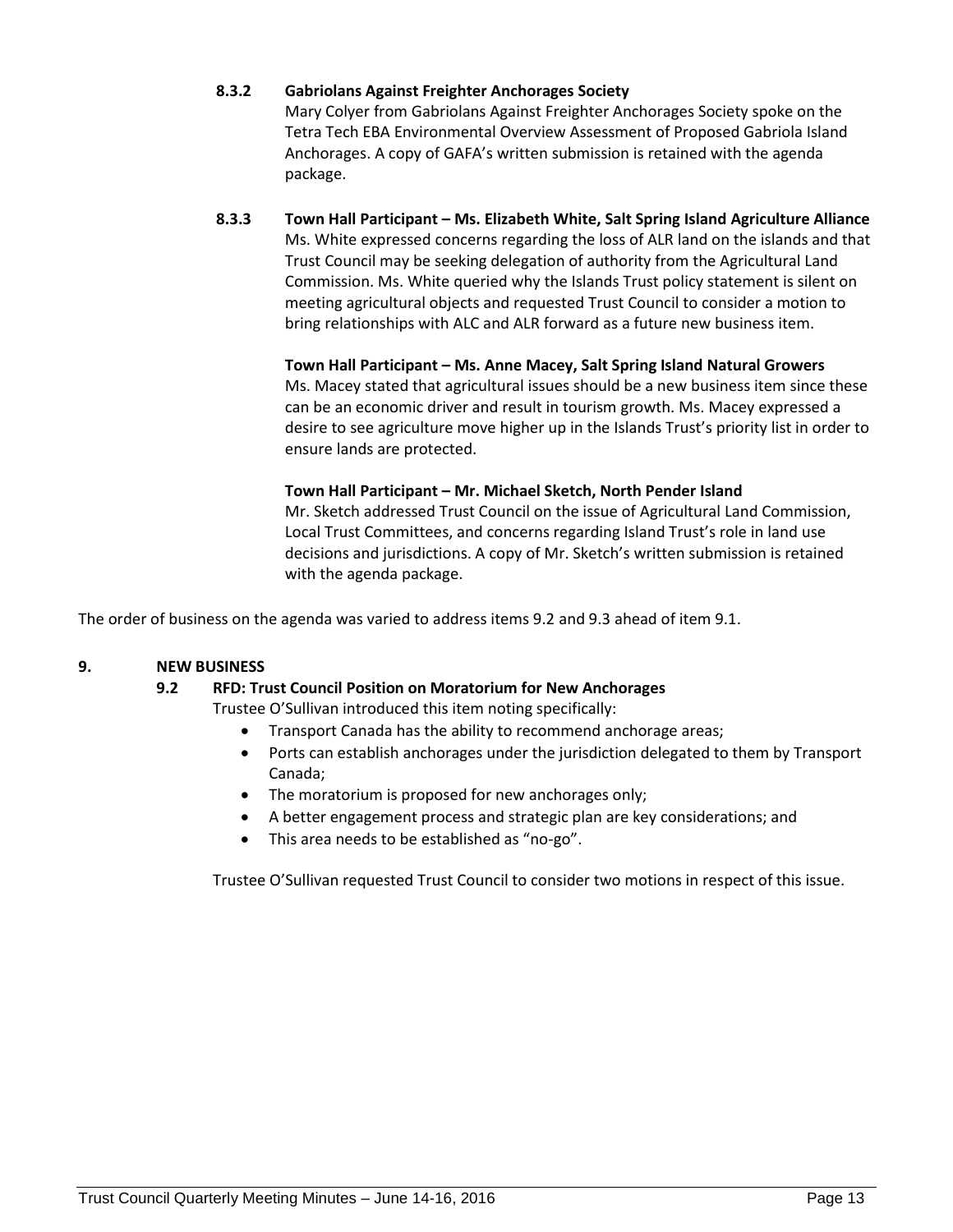#### **TC-2016-047**

#### **MOVED by Trustee O'Sullivan, SECONDED by Trustee Mamoser,**

That the Islands Trust Council request the Chair to write to the Minister of Transport to express the Islands Trust Council's opposition to the proposal to establish five new freighter anchorages off the northeast coast of Gabriola Island and ask for a moratorium on any new freighter anchorages within the waters surrounding the Sothern Gulf Islands and Howe Sound until Transport Canada has:

a) assessed the cumulative risk and impacts associated with projected vessel traffic increases in the Salish Sea,

b) developed a 20-year mitigation plan that includes measures to minimize anchorage use, and

c) implemented a process for comprehensive environmental, social and economic impact assessment prior to the establishment of any new anchorages.

Debate ensued. Friendly amendments were accepted by the Mover and Seconder as follows:

- Remove the word "five" from the first paragraph;
- Replace "Southern Gulf Islands and Howe Sound" in the first paragraph to read "Islands Trust Area"

#### **TC-2016-048**

#### **MOVED by Trustee Law, SECONDED by Trustee Scholefield,**

To amend the motion by replacing "Minister of Transport" with "Prime Minister of Canada".

**CARRIED**

Trustee Dodds opposed

#### **TC-2016-049**

#### **MOVED by Trustee Middleton, SECONDED by Trustee Masselink,**

To amend the motion by adding bullet point D to read "engaged in a community consultation with a defined decision making pathway for analysis and potential approval of anchorages."

#### **DEFEATED**

Trustees Luckham, Grams, Allen, Brent, Crumblehulme, Mamoser, Masselink, Middleton, Peterson, Scholefield, Morse In Favour

#### **TC-2016-050**

#### **MOVED by Trustee Fast, SECONDED by Trustee Dodds,**

To amend the motion by removing bullet points A, B, and C entirely.

#### **DEFEATED**

Trustees Dodds and Fast In Favour

The vote was called on the amended motion.

#### **CARRIED**

#### **TC-2016-051**

#### **MOVED by Trustee O'Sullivan, SECONDED by Trustee Mamoser,**

That the Islands Trust Council request the Chair to write the Minister of Transport encouraging Transport Canada to engage in full community consultation and a detailed public analysis of the potential implications of extending the jurisdiction of the Nanaimo Port Authority, with a particular focus on compatibility with the Object of the Islands Trust to preserve and protect the waters of the Salish Sea.

#### **CARRIED**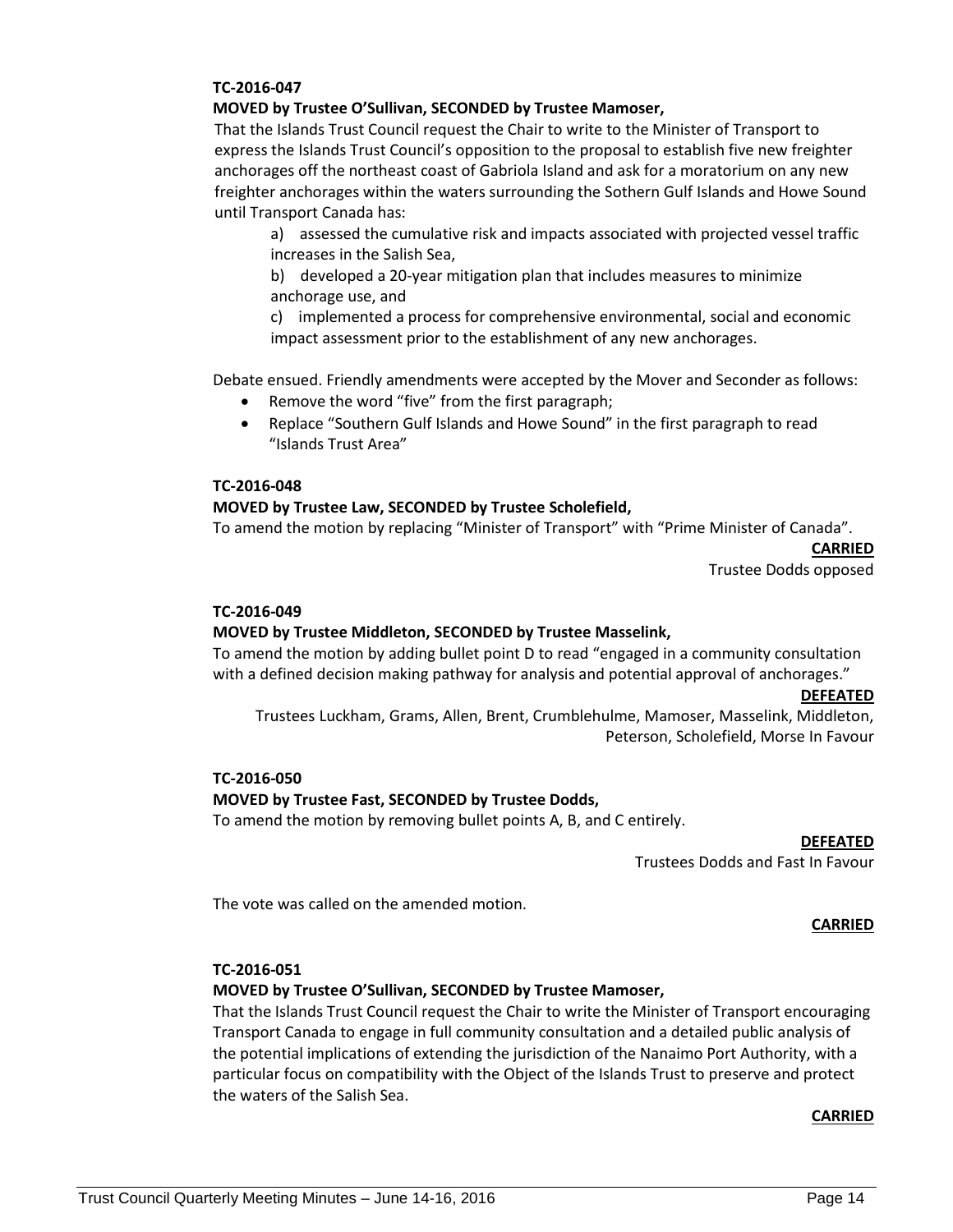## **9.3 Opposition to Trans-Pacific Partnership Trade Agreement TC-2016-052**

#### **MOVED by Trustee Law, SECONDED by Trustee Morrison,**

That the Islands Trust Council request the Chair to write to the Prime Minister of Canada (with copies to Trust Area Members of Parliament) requesting that Canada not proceed with participation in the Trans-Pacific Partnership Trade Agreement without certainty that the agreement will have no impact upon local government authority with respect to regulation, procurement, service provision and environmental protection.

Trustee Law noted the importance of specificity in respect of the impacts of this legislation on local governments.

## **TC-2016-053**

## **MOVED by Trustee Grove, SECONDED by Trustee McConchie,**

To amend the motion to exclude everything following "Trans-Pacific Partnership Trade Agreement".

The vote was called on the proposed amendment.

**DEFEATED**

Trustee Brent In Favour

Trustee Brent expressed concern that last minute business placed on the Trust Council agenda precludes staff from conducting the necessary background research to assist Trustees in communicating the rationale to constituents. Trustee Brent requested his opposition to the motion be noted in the minutes.

#### **TC-2016-054**

## **MOVED by Trustee Grams, SECONDED by Trustee Grove,**

To amend the last line of the motion to read "…will have no impact upon existing local government authority and potential liability with respect to regulation, procurement, service provision and environmental protection."

#### **DEFEATED**

Trustees Grove, Grams and Middleton In Favour

The vote was called on the original motion.

#### **CARRIED**

The meeting was recessed at 3:23 p.m. and resumed at 3:44 p.m.

The order of business on the agenda was varied to address item 6.3 which had previously been deferred pending the arrival of Bylaw Enforcement Manager Miles Drew.

## **6.3 Bylaw Enforcement Report – Information**

Miles Drew, Manager of Bylaw Enforcement, presented the report noting the following:

- Bylaw Enforcement Services are currently closing and opening equal amounts of files;
- Salt Spring Island currently has the greatest number of files;
- Staff are working on a short term vacation rental project and an unlawful dwelling project on Galiano Island; and
- Bylaw enforcement notification bylaws are working very well generally.

The order of business on the agenda was varied to address item 10 ahead of item 9.1.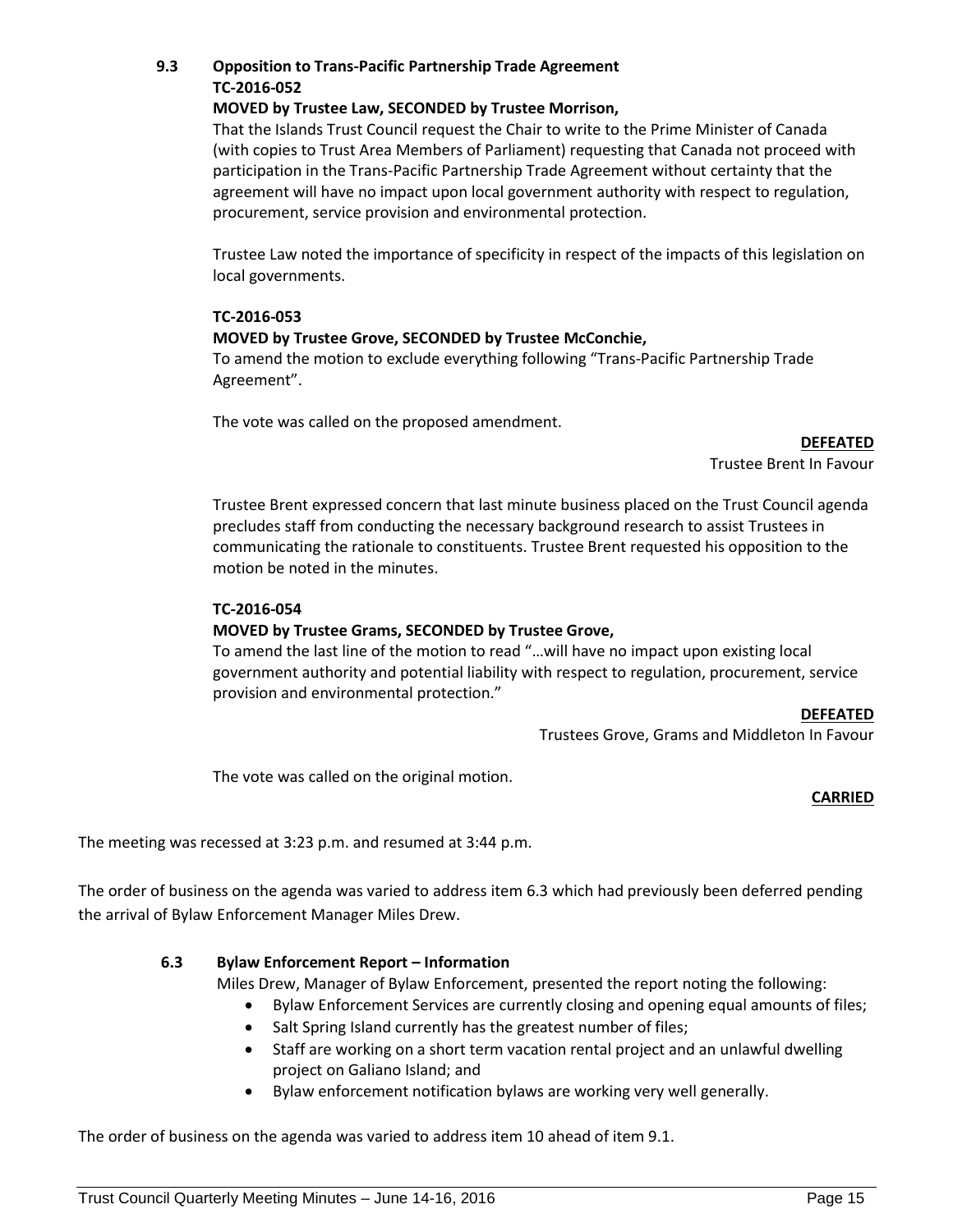## **10. CLOSED SESSION (Separate Agenda Package)**

**TC-2016-055**

**MOVED by Trustee Busheikin, SECONDED by Trustee Morrison,**

That the Islands Trust Council meeting be closed to the public subject to Section 90(1) of the

Community Charter in order to consider matters related to:

(c) labour relations or other employee relations;

(g) litigation affecting the Islands Trust; and

(i) receipt of advice that is subject to solicitor-client privilege;

and that staff be invited to attend the closed session.

## **CARRIED**

The meeting was closed to the public at 3:51 p.m. and reopened at 4:01 p.m. The order of business on the agenda resumed at item 9.1.

## **9.1 Session: Visioning**

CAO Hotsenpiller hosted a preliminary session to establish scope and objectives for engaging in a structured visioning session at a future meeting. Director Gordon provided background on the strategic plan initiatives surrounding organizational visioning.

General discussion ensued and Trustee comments were as follows:

- It is important to deliver on the strategic plan objectives;
- While the islands are a collective federation, they embrace their diversity and have individual community needs;
- It is important to paint a future picture before engaging the public;
- We must identify ways to attract families back to the islands;
- We need to develop resources that educate and promote living on the islands;
- The islands are all different but also have areas of mutual concern and benefit, we need to identify these along with strategies to promote them; and
- Increased provincial funding should form part of future visioning discussions.

## **TC-2016-056**

## **MOVED by Trustee Fast, SECONDED by Trustee Crumblehulme,**

That the Islands Trust Council direct staff to organize a facilitated visioning session of at least half a day at September trust council meeting.

#### **CARRIED**

The meeting recessed for the day at 5:24 p.m.

## **Thursday, June 16, 2016**

The meeting resumed at 8:30 a.m. 24 Trustees were present; Trustees Middleton and Mamoser were absent.

## **10. CLOSED SESSION (reconvened)**

## **TC-2016-057**

## **MOVED by Trustee Busheikin, SECONDED by Trustee Morrison,**

That the Islands Trust Council meeting be closed to the public subject to Section 90(1) of the Community Charter in order to consider matters related to:

(c) labour relations or other employee relations,

(g) litigation affecting the Islands Trust; and

(i) receipt of advice that is subject to solicitor-client privilege;

and that CAO Russ Hotsenpiller be invited to attend the closed session.

**CARRIED**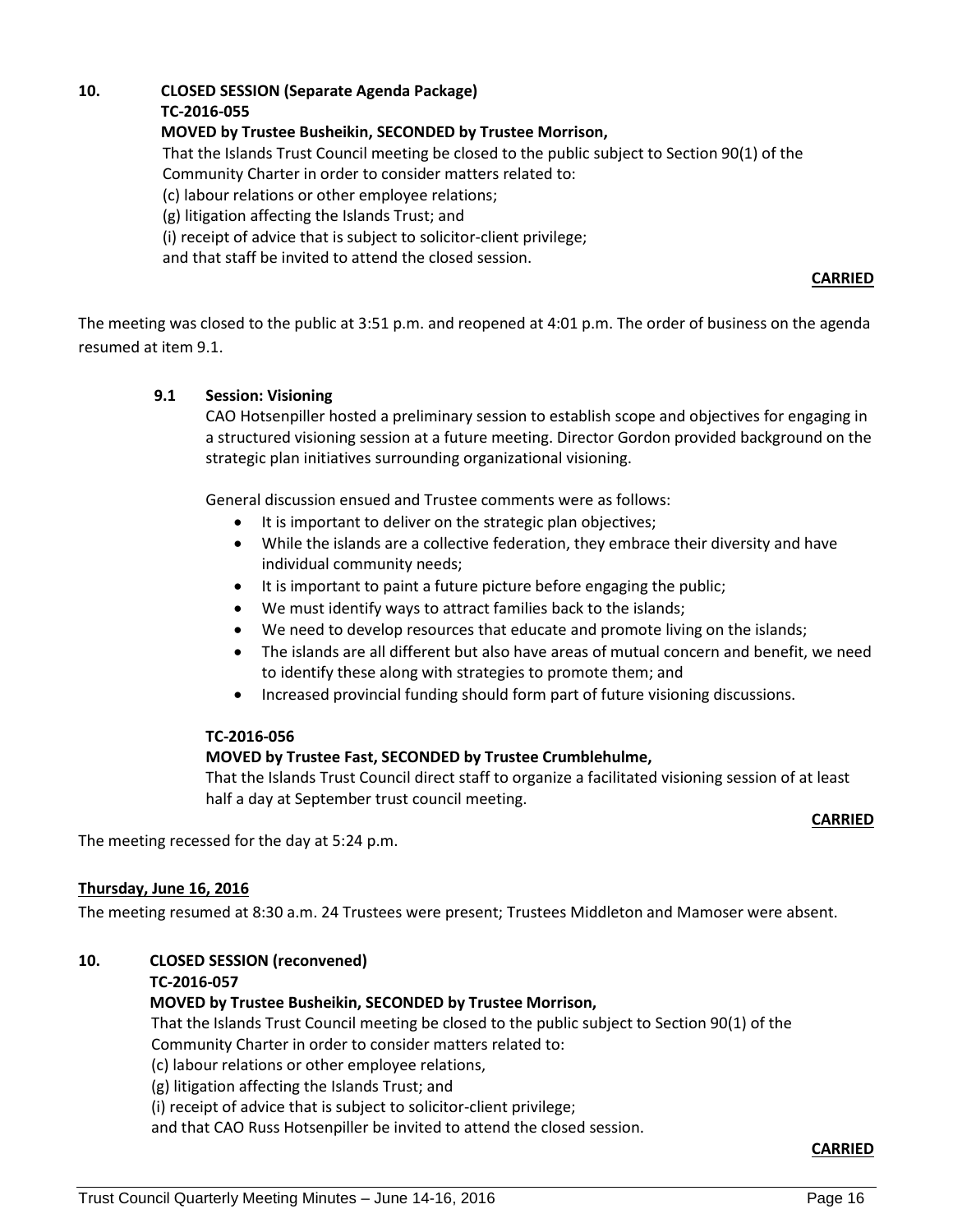The meeting was closed to the public at 8:30 a.m. and reopened at 9:26 a.m. No items were reported out from the closed meeting.

## **11. SUMMARY / UPDATES**

## **11.1 Trustee Updates (continued from previous day)**

## **11.1.4 Watershed Protection Report for SSI-LTC**

It was requested this item be renamed SSIWPA on future agendas.

Trustee Grams provided the following updates:

- Members of the steering committee have changed resulting in a loss to the administrative environment but the addition of two FLNRO staff at the table;
- The Committee's mandate is to review water supply to find efficiencies and change usage habits where possible;
- Committee is researching increased capacity options through means such as supply cairns;
- Committee focus has evolved from the health of lake water to balancing the issues surrounding water supply across the island.

Chair Luckham congratulated Trustee Grams for bringing a strong leadership focus to this group.

## **11.1.5 Howe Sound Community Forum**

Trustee Rogers provided the following updates:

- Forum held April 29 at Camp Fircon had the highest attendance to date;
- New MP Pamela Goldsmith-Jones is very engaged with current issues in the region;
- Discussions regarding more consistent approaches to environmentally respectful planning processes are ongoing; and
- Work continues to promote collaboration in the region to elevate the Islands Trust's profile in the region.

## **11.1.6 Update from Office Relocation Select Committee**

Trustee McConchie advised that the Committee has reached consensus to develop a Request for Decision for the September Trust Council meeting to include recommendations regarding locations of key staff positions. Committee minutes continue to be posted on the website.

## **11.2 Priorities Chart**

**By General Consent,** the Priorities Chart was adopted as presented.

## **11.3 Proposed September 2016 Trust Council Agenda Program**

The following updates were requested to the agenda format:

- BC Ferries Update should reference Ferry Advisory Chairs instead of Trustee Morse specifically; and
- Town Hall should be changed to Public Comments

## **11.4 Disposition of Delegations and Town Hall Requests**

**By General Consent**, the Chair is requested to send letters of thanks to delegations.